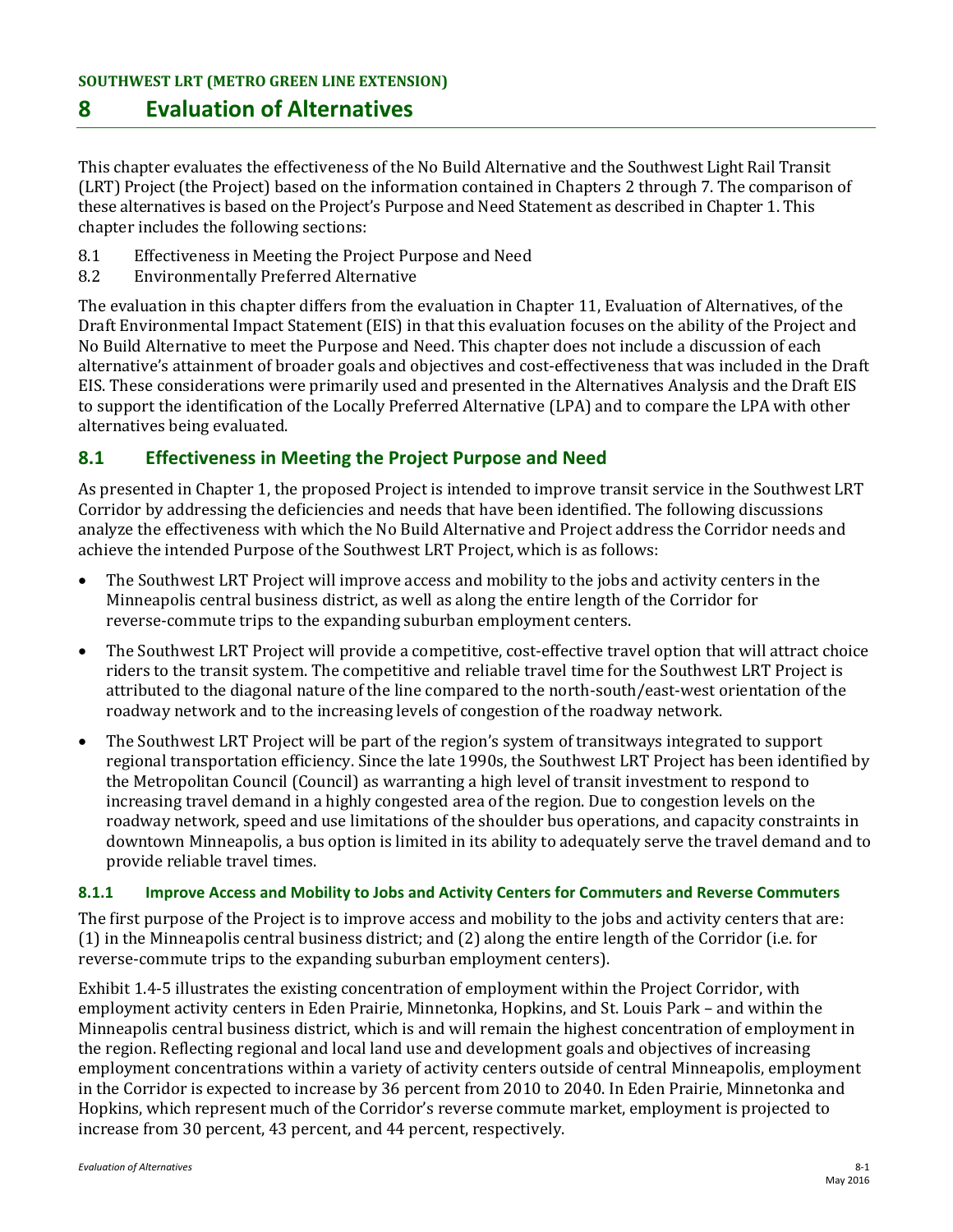The current bus service in the Corridor is predominantly inbound (eastbound) from suburban areas during the morning peak period and outbound (westbound) to the suburban areas during the evening peak period. Eastbound service in the morning to downtown Minneapolis and westbound service in the evening from Minneapolis is much more frequent than the reverse-commute service. For example, there are over six times as many buses traveling from downtown Minneapolis into the Corridor during the evening peak hour than there are serving the reverse commute. Further, many of the transit connections between the Corridor's activity centers do not provide direct connections and instead require circuitous routes and/or transfers, especially in the reverse-commute direction.

#### **8.1.1.1 No Build Alternative**

The No Build Alternative would not add light rail or other high capacity transit service into the Southwest LRT Project Corridor and thus would not meet this purpose. Under the No Build Alternative, the bus network would see relatively minor changes in its service delivery and structure (see Exhibit 4.1-4). While transit vehicle hours and miles would increase by approximately 1 percent per year under the No Build Alternative, much of that increase would be devoted to allowing for increased bus travel times due to increased congestion.

Under the No Build Alternative, there would not be a substantial increase in either the quantity or quality of transit service between the Corridor and the Minneapolis central business district in either the commute or reverse-commute directions. Only four existing bus routes would see major service and/or routing changes. Further, there would be only one new crosstown route, which would connect areas of Eden Prairie, Minnetonka, and Hopkins. That new crosstown bus route would be relatively infrequent and, because of the circuitous and congested street network on which it would operate, it would have relatively long transit travel times between the activity centers. As a result, the No Build Alternative would not improve mobility and access for either Corridor commuters to the Minneapolis central business district or for reverse commuters destined for Corridor employment centers south and west of central Minneapolis.

#### **8.1.1.2 Project**

The Project will introduce new light rail service that will meet both elements of this project purpose. First, the Project's proposed light rail extension will connect residential areas throughout the Corridor to employment and activity centers in the Minneapolis central business district. The light rail extension, including its connecting feeder bus service and new park-and-ride lots, will substantially improve both access and mobility to those centralized jobs and activity centers. Further, by providing one-seat rides to the existing METRO Green Line, the Project will extend the improved access and mobility to include other employment and activity centers, such as the University of Minnesota and the St. Paul central business district.

Second, the Project will substantially increase access and mobility to jobs in the Corridor that are west and south of the Minneapolis central business district. Those reverse-commute trips will see substantial increases in the delivery and quality of transit service. In general, the frequency of service for reversecommute trips on the proposed light rail extension will be the same as for commute trips, thereby providing increased transit access. Further, transit travel times for reverse-commute trips via the new light rail service will tend to be substantially reduced, compared to existing and 2040 travel times under the No Build Alternative. In addition, those reverse-commute transit travel times will be much more reliable, because the light rail service will not operate on congested roadways and it will be less likely to be impeded by adverse weather affecting roadways. Those improvements in transit travel times and reliability will substantially improve mobility for reverse-commute trips.

#### **8.1.2 Attract Choice Riders to the Transit System by Providing a Competitive, Reliable, Cost-effective Travel Option**

The second purpose of the Project is to attract choice riders to the transit system by providing a competitive, reliable, cost-effective travel option in an area of the region that is experiencing congested roadway connections. In particular, the intent of this purpose is to efficiently attract new choice riders to the transit system by: (1) providing a new diagonal transitway that augments the north-south/east-west orientation of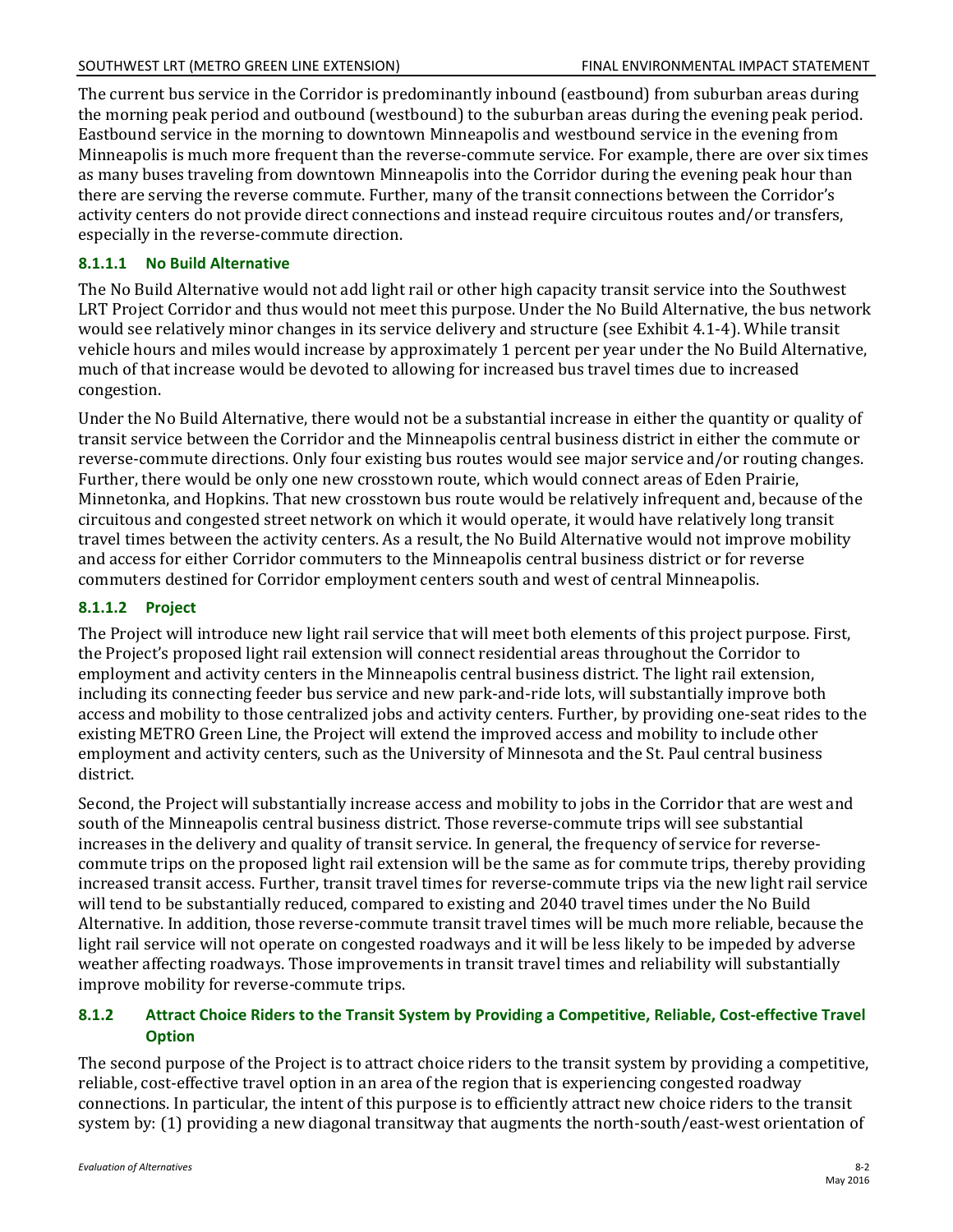the existing roadway network, thereby reducing transit travel times in the Corridor, especially between the major activity centers; and (2) grade separating that transitway from the increasingly congested regional and local roadway network, thereby increasing the speed and reliability of transit service in the Corridor.

Regional highways in the Corridor are laid out in a grid pattern, which requires express bus service using them to travel north or south and then east or west to connect activity centers that are situated in a southwest to northeast orientation. At the local level, much of the roadway network through this area is circuitous due to geographic constraints, such as lakes and freight rail alignments, and there are several oneway street operations. Unlike streets on a standard grid, circuitous streets tend to require buses to frequently turn at intersections. Turning buses are generally slower and require slightly more intersection capacity. One-way street networks can make it difficult for bus riders to locate stops for a return trip, and buses traveling through one-way street systems are often required to take a circuitous route, which adds distance to every trip.

This purpose also recognizes the link between increased congestion and the deterioration in the competitiveness of bus transit to attract choice riders. Most importantly, transit travel times tend to increase at a greater rate than automobile travel times in response to the same congested roadway network. Further, the number and frequency of accidents tends to increase with growing congestion, which leads to additional congestion. Between 2010 and 2040, daily vehicle trips in the region will increase by 28 percent and, as a result, congestion is forecast to worsen by 2040. With the expected traffic increases caused by population and employment growth and few roadway capacity increases due to funding constraints, the Corridor will experience more intense and more extensive congestion on the region's regional highways and local streets. Exhibit 4.2-2 illustrates the substantial increase in congested principle arterials that will occur by 2040.

#### **8.1.2.1 No Build Alternative**

The No Build Alternative would not introduce a new travel option to attract new choice transit riders, and thus it would not meet either of the two elements of this purpose. First, the No Build Alternative would not introduce a new diagonal transitway into the Corridor and thus transit travel times in the Corridor would not become more competitive. Instead, bus service in the Corridor would continue to operate on the north-south and east-west street grid or on the circuitous local roadway network. Second, bus service in the Corridor under the No Build Alternative would continue to use local roads and regional highways that will become increasingly congested. Congested roadways and intersections will result in longer delays for both automobile traffic and bus transit. Compared to today, Corridor transit travel times under the No Build would tend to increase and transit reliability would tend to decrease. Most importantly, buses in the Corridor would tend to have either no or reduced competitive advantages in travel time or reliability relative to automobiles, which would also be true for buses that use the regional highway network because of the speed and use limitations of the shoulder bus operations. As traffic volumes exceed the capacity of roadways and intersections along the Corridor, travel times will increase. Longer traffic delays and reduced transit service reliability would be detrimental to the quality of life of residents and employees in the Corridor.

#### **8.1.2.2 Project**

The Project will meet the second purpose of attracting choice riders to the transit system in a cost-effective manner by: (1) providing a new diagonal transitway that reduces transit travel times in the Corridor, especially between the major activity centers and especially in the reverse commute direction; and (2) grade separating that transitway from the increasingly congested regional and local roadway network, thereby increasing the speed and reliability of transit service in the Corridor. In particular, the Project will introduce a grade-separated diagonal transitway in the Corridor that will: reduce transit travel times; improve transit reliability; increase the overall transit demand; and increase transit's mode share. That is, the new light rail transit service introduced in the Corridor by the Project will provide a competitive and reliable transit option that will attract choice riders.

Except for at-grade light rail crossings of streets, the new light rail service will operate within exclusive transit right-of-way, which will separate the light rail service from the slowing and reliability-reducing effects of congestion. Under the Project, approximately one-third of the passenger miles within the Corridor will occur within that exclusive transit right-of-way, generally unaffected by roadway congestion and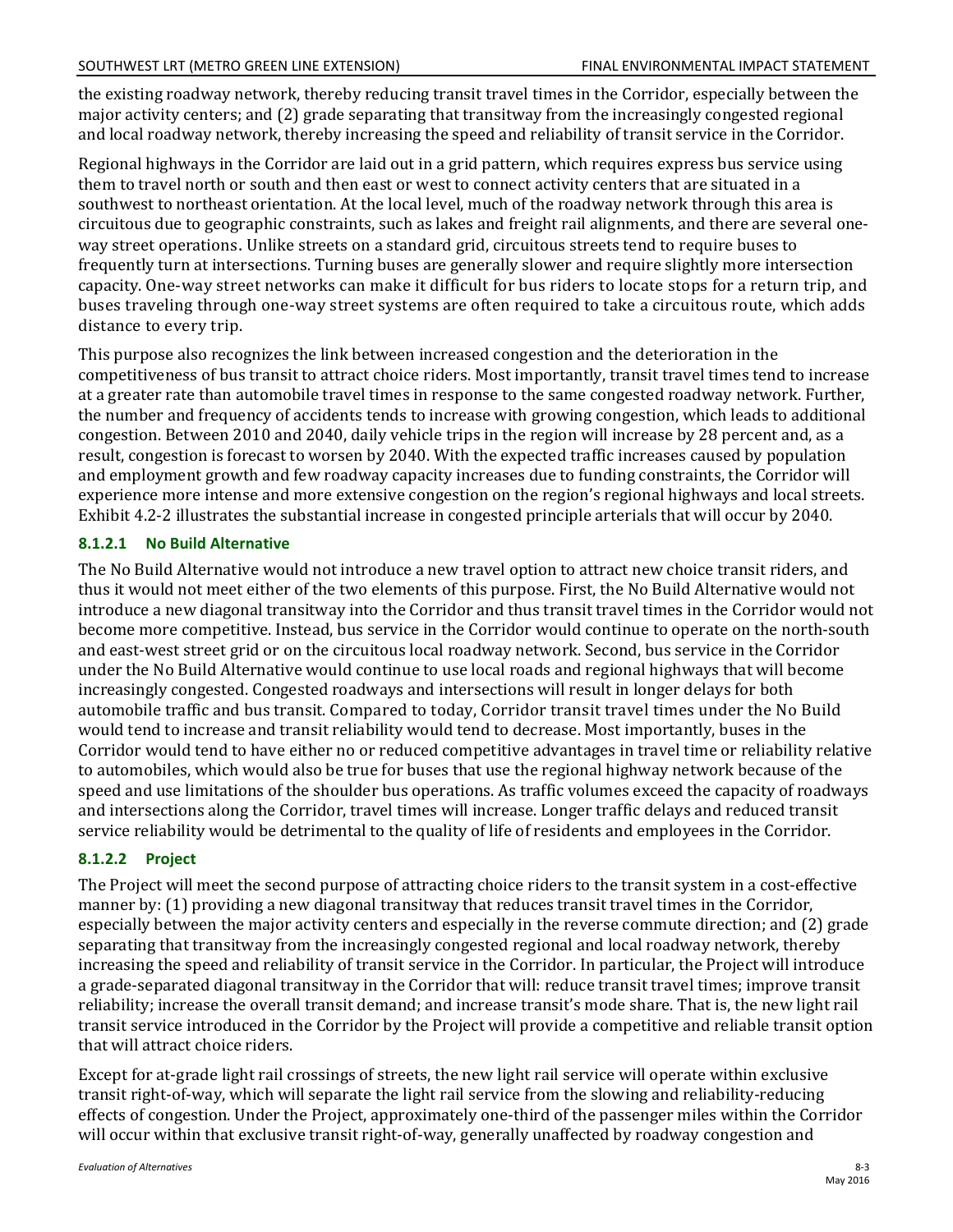#### SOUTHWEST LRT (METRO GREEN LINE EXTENSION) FINAL ENVIRONMENTAL IMPACT STATEMENT

deteriorating speeds over time. Transit travel time improvements of the Project over the No Build Alternative reflect greater efficiency and reliability of transit service offered by the Project, as it would be able to adhere more strictly to its operations schedule and provide more predictable travel times, contrasted to bus service on more congested roadways under the No Build Alternative. As a result, the Project will attract those new choice transit riders in a more cost-effective manner, compared to the efficiency of Corridor bus network the No Build Alternative.[1](#page-3-0)

Because of its travel time and coverage advantages compared to the No Build Alternative, the Project is forecast to result in 13,240 new transit trips on an average weekday in 2040, compared to the No Build Alternative. Most of those new transit trips represent a shift from trips taken using a personal automobile. In total, the Southwest LRT Green Line Extension is forecast to carry 32,679 transit rides in 2040 on an average weekday. The increase in transit ridership under the Project reflects the demand for and attractiveness of faster and more reliable transit service in the Corridor.

## **8.1.3 Be Part of a System of Integrated Regional Transitways**

The third purpose is to expand the region's system of integrated transitways into the Southwest LRT Project Corridor. This purpose reflects the regional goals and objectives of linking land use and transportation plans. The Council has determined that the Corridor warrants a high level of transit investment because of the population and employment growth that has and will continue to occur in the Corridor, especially within targeted activity centers, in response to local and regional land use plans. Those plans recognize that the existing and planned roadway network will become increasingly congested over time. Further, those plans recognize that the increasingly congested roadway network and the bus system that operates on it cannot adequately support those land use plans where concentrations of population and employment are targeted. Instead, the region is looking to the system of integrated regional transitways to supplement the roadway and bus networks with high capacity and high quality transit connections. The intent is to serve those targeted activity centers and their associated increases in travel demand with a system of fast and reliable transitways.

### **8.1.3.1 No Build Alternative**

The No Build Alternative would not expand the region's system of integrated transitways into the Corridor where regional and local land use plans have targeted major job and activity centers. Therefore, the No Build Alternative would not meet the purpose of expanding the region's integrated transitway into the Corridor.

Instead, the Corridor would be connected to that regional transitway system through a bus network that would be substantially similar to the existing bus network – buses operating on increasingly congested regional and local roadways. Thus, transit access and connectivity between the Corridor bus system and the regional transitway system would generally remain the same or worsen due to the impact of increased traffic congestion on transit access times. Bus capacity constraints within downtown Minneapolis would limit the region's ability to expand transit service capacity linking the Corridor to the other regional transitways. As such, and as described in Section 3.1, the No Build Alternative is not compatible with or is neutral in its support of many local, Hennepin County, Council, and Minnesota Department of Transportation land use and transportation plans that have been developed or amended to specifically include or reflect the introduction of light rail service into the Corridor and the associated changes to land use sustained by transit investment.

### **8.1.3.2 Project**

The Project will meet this purpose through its expansion of the region's integrated transitways into the Corridor. Specifically, the Project will extend the existing METRO Green Line light rail service into the Corridor with approximately 14.5 miles of grade-separated right-of-way and 16 new light rail stations. That expansion of the regional transitway system into the Corridor will replace much of the No Build Alternative's reliance on the local bus network to provide that connection.

 $\overline{a}$ 

<span id="page-3-0"></span><sup>&</sup>lt;sup>1</sup> For example, the Project will attract more new Corridor transit trips per new hour and mile of transit service than the number of Corridor transit trips per hour and mile of transit service under the No Build Alternative. New Project transit trips and hour/miles of service are compared to the No Build Alternative.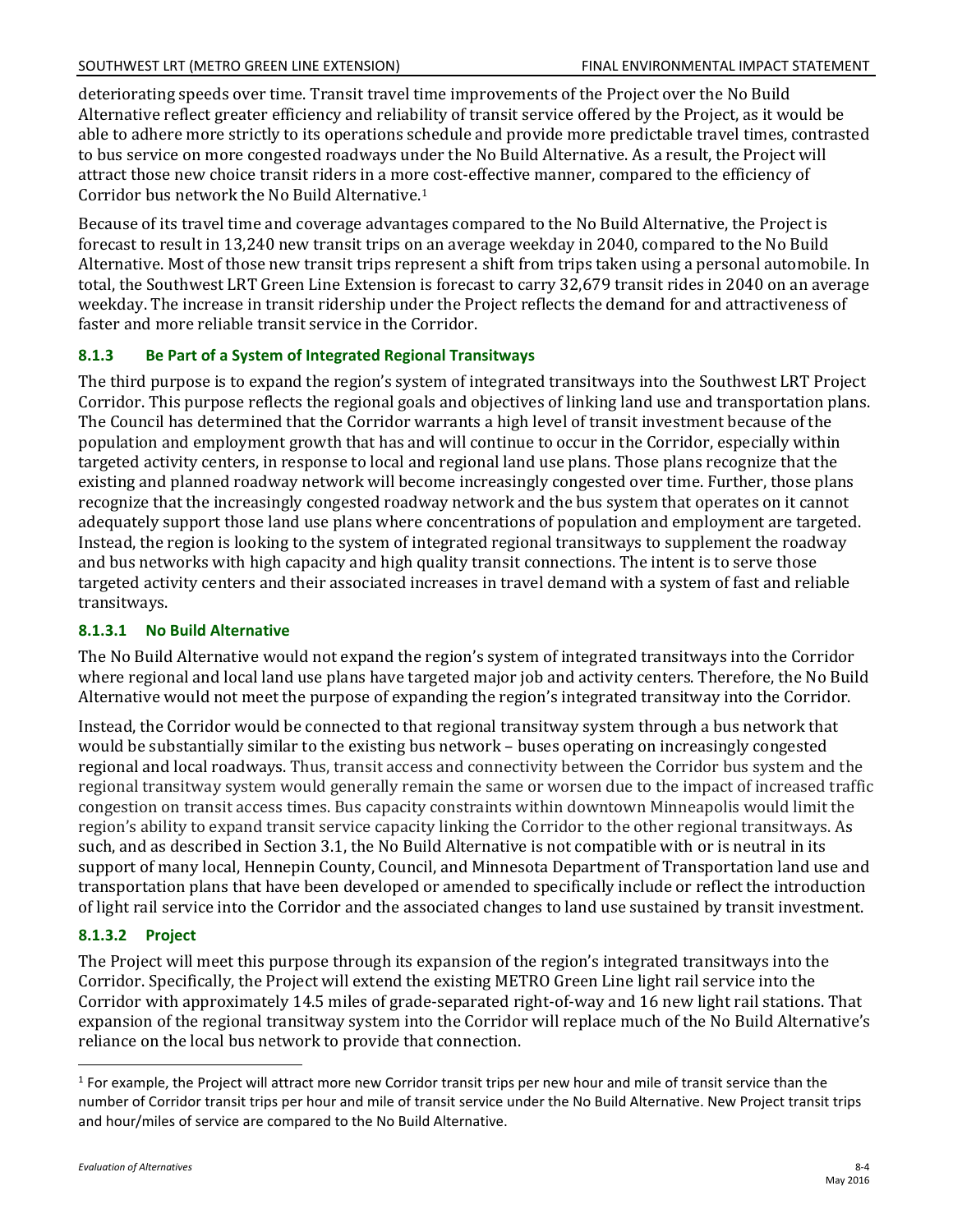The long-range comprehensive land use and transportation plans for the Twin Cities region both call for continued investment in a system of regional transitways, including the Southwest LRT Project. As described in the plans, the region's investment policy includes land use development expectations to leverage and support its transit investments, identifying cost-effective means of improving multimodal access to regional destinations, and improving mobility and reliability on the regional highway system. Further, the Project's proposed light rail stations are expected to experience additional mixed-use development, compared to the No Build Alternative. The expected increase in development density around light rail stations resulting from the construction of the Project is consistent with regional and local plans. These plans acknowledge the value of extending the regional transitway into the Corridor as an important way to support efficient land use development.

## **8.2 Environmentally Preferred Alternative**

The National Environmental Policy Act (NEPA) requires that, in cases where an EIS has been prepared, the Record of Decision (ROD) must identify all alternatives that were considered, specifying the alternative or alternatives that were considered to be environmentally preferable (40 Code of Federal Regulations [CFR] 1505.2(b)). The environmentally preferable alternative or alternatives is the alternative or alternatives that would promote the national environmental policy as expressed in NEPA's Section 101. Ordinarily, this means the alternative or alternatives that cause the least damage to the biological and physical environment and the alternative(s) that best protects, preserves, and enhances historic, cultural, and natural resources.

The Draft Environmental Impact Statement's evaluation of alternatives preliminarily found that LRT 3A (relocating existing freight rail service from the Kenilworth Corridor) was the Project's environmentally preferred alternative and that LRT 3A-1 (co-location) would "fail to rise to the environmentally preferred alternative" (see Chapter 11 of the Draft EIS, p. 11-12).

As noted in Section 2.5 of the Supplemental Draft EIS, the findings reached in the design adjustment process that occurred after publication of the Draft EIS led to adjustments to the Locally Preferred Alternative, with the retention of freight rail in the Kenilworth Corridor (LRT 3A-1). In April 2014, the Council identified the design adjustments to be incorporated into the Project: the Shallow LRT Tunnels – Over Kenilworth Lagoon (which will include co-location of light rail and freight rail in the Kenilworth Corridor – LRT 3A-1). In summary, the Council found that, relative to the other options considered, the Shallow LRT Tunnels – Over Kenilworth Lagoon (LRT 3A-1) would provide the best balance of costs, benefits, and environmental impacts, and in doing so found that it would best meet the Project's Purpose and Need (see Chapter 1). In particular, the Locally Preferred Alternative with the Shallow LRT Tunnels – Over Kenilworth Lagoon (LRT 3A-1) will:

- Result in less harm to Section 4(f)-protected properties (compared to the displacement of the Park Spanish Immersion School playground with freight rail relocation)
- $\bullet$ Include the Southerly Connector replacing the Skunk Hollow switching wye that will facilitate freight rail movements
- Minimize the reconstruction of freight rail tracks and related adverse impacts
- Include design refinements that will help avoid diminishing the potential for TOD around light rail stations in close proximity of freight rail tracks
- Provide safe and convenient pedestrian crossings of freight rail tracks at the proposed Wooddale, Beltline, and 21st Street stations
- Avoid the displacement of residents and businesses in St. Louis Park and Minneapolis (compared to the full acquisition of approximately 32 residential, commercial, and institutional parcels under freight rail relocation)
- Include bicycle and pedestrian improvements and the study of potential traffic-related improvements that will improve access to light rail stations and across the light rail and freight rail alignment in the Kenilworth Corridor (compared to the construction of a berm for the freight rail alignment in St. Louis Park that would tend to divide a residential and commercial neighborhood)